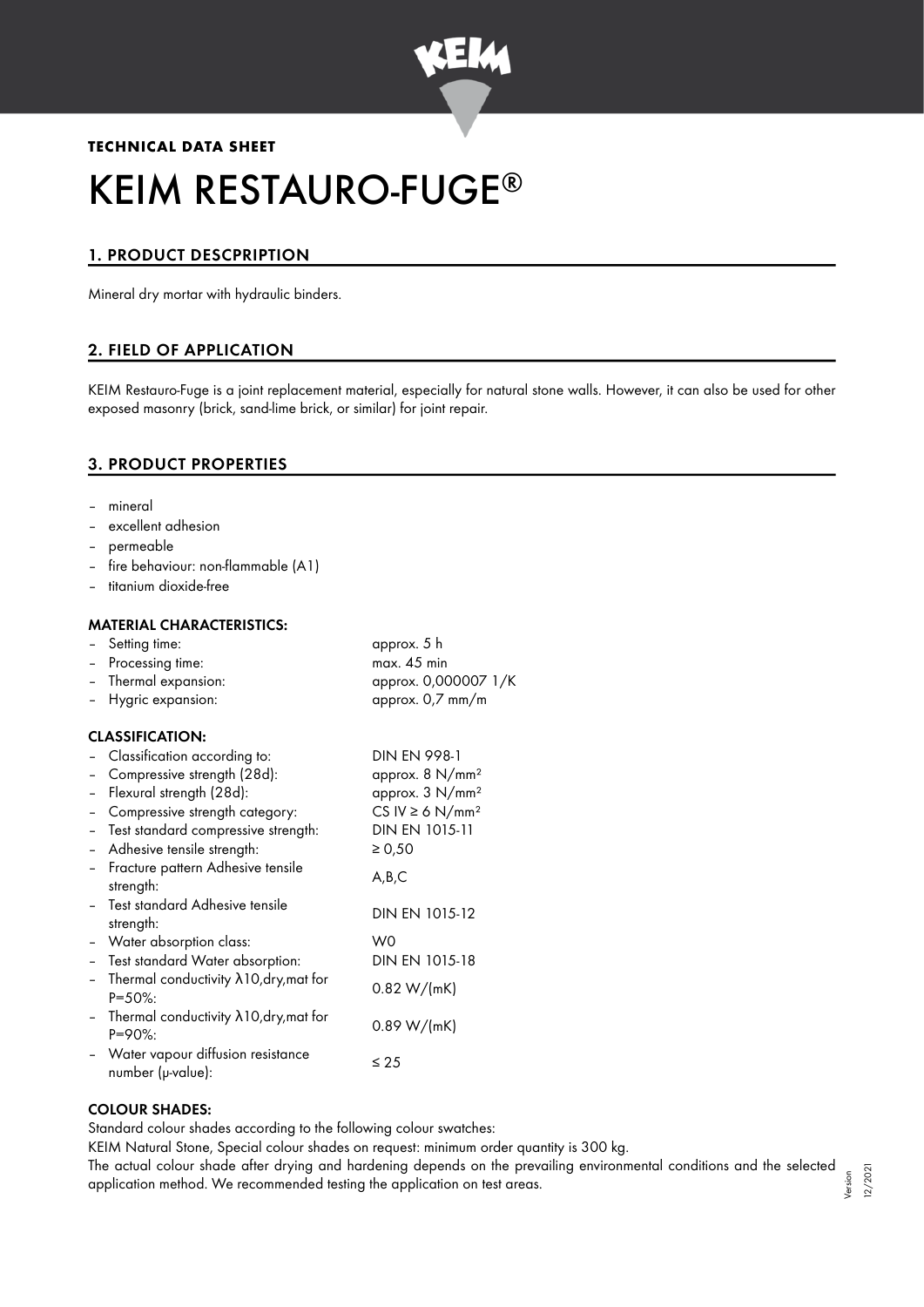# 4. APPLICATION INSTRUCTIONS

#### SUBSTRATE PREPARATION:

The substrate must be strong, dry, clean, sound and free from adhesion-reducing residues.

Scrape out: Damaged joint material as well as all cement joints must be completely scraped out to a depth of twice the joint width.

Cleaning: The open joints must be carefully cleaned with a water jet.

Pre-wetting: The grout may only be applied to damp joints. Sufficient pre-wetting is therefore absolutely necessary. Remove excess water by patting with a sponge.

#### PREPARATION OF MATERIAL / MIXING & CONVEYING:

KEIM Restauro-Fuge is mixed with water only, approx. 4.5 l per sack. For larger quantities, use a stirrer or compulsory mixer. After a maturing time of 5 minutes, the mortar should have an earth-moist consistency.

#### APPLICATION:

Press the matured grout firmly into the joint with a grouting iron. The best match with the colour chart results from a scratched surface. With other surface finishes such as "smoothing", greater deviations are possible. The surface is scratched as soon as possible with a suitable tool. For flush joints, apply KEIM Restauro-Fuge beyond the stone surface and then, while setting, remove the excess with the trowel. In other cases, the joint surface is carefully roughened with the sharp edge of the jointing tool.

During stone supplementation work to be carried out beforehand, the joints are to be kept open or cut out again immediately, in the case of wider joints with a polystyrene insert, in the case of press joints with inserted foil. In principle, it is recommended to carry out a trial jointing, which should provide information as to whether the colour shade, strength and flank adhesion meet the requirements.

#### CONSUMPTION:

approx. 0,2 kg/lfdm je cm (for a joint depth and width of 1 cm each).

approx. 0,4 kg/lfdm zum Verfugen bei einem Fugenquerschnitt von 1 x 2 cm.

These material consumption values are guide values for smooth substrates. Exact consumption values must be determined by means of test areas.

#### CLEANING OF TOOLS:

Clean immediately with water.

## 5. PACKAGING:

| <b>Container content</b> | Unit of measure | Quantity on pallet | Type of container |
|--------------------------|-----------------|--------------------|-------------------|
|                          | ĸg              |                    | baa               |

## 6. STORAGE

| max. storage time | <b>Storage conditions</b>             |
|-------------------|---------------------------------------|
| 12 months         | drv<br>keep container tightly sealed. |

## 7. DISPOSAL:

For disposal information refer to section 13 of the safety data sheet.

EC WASTE CODE: Waste code: 17 01 01